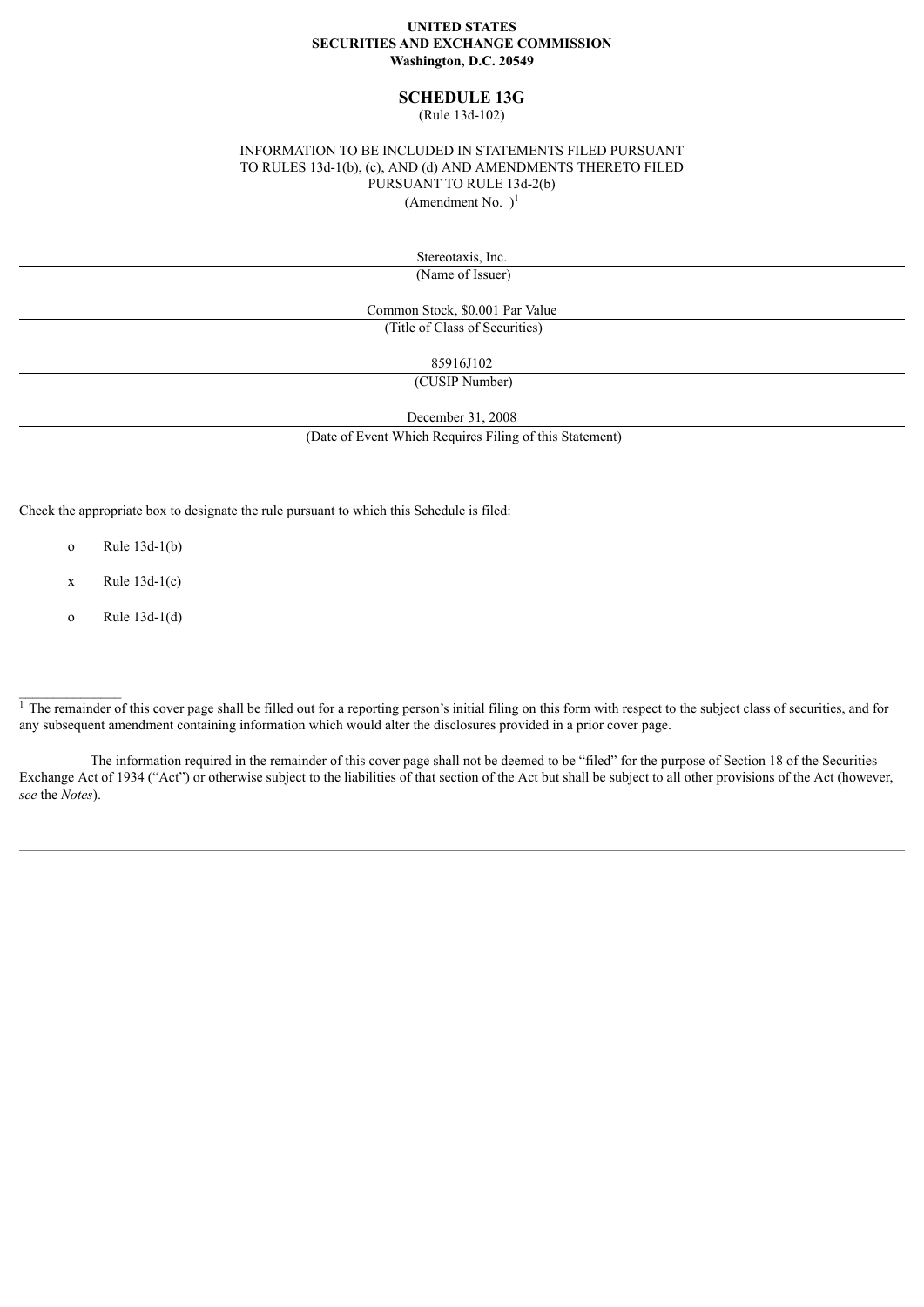|                                          | <b>NAME OF REPORTING PERSON</b> |                                                                      |                  |
|------------------------------------------|---------------------------------|----------------------------------------------------------------------|------------------|
|                                          | RCG PB, LTD                     |                                                                      |                  |
| $\overline{2}$                           |                                 | CHECK THE APPROPRIATE BOX IF A MEMBER OF A GROUP                     | (a) x<br>$(b)$ o |
| 3                                        | <b>SEC USE ONLY</b>             |                                                                      |                  |
| $\overline{4}$                           |                                 | CITIZENSHIP OR PLACE OF ORGANIZATION                                 |                  |
|                                          | Cayman Islands                  |                                                                      |                  |
| <b>NUMBER OF</b><br><b>SHARES</b>        | 5                               | <b>SOLE VOTING POWER</b>                                             |                  |
| <b>BENEFICIALLY</b>                      |                                 | 3,464,978(1)                                                         |                  |
| <b>OWNED BY EACH</b><br><b>REPORTING</b> | 6                               | <b>SHARED VOTING POWER</b>                                           |                  |
| PERSON WITH                              |                                 | 0 shares                                                             |                  |
|                                          | $\tau$                          | <b>SOLE DISPOSITIVE POWER</b>                                        |                  |
|                                          |                                 | 3,464,978 (1)                                                        |                  |
|                                          | 8                               | <b>SHARED DISPOSITIVE POWER</b>                                      |                  |
|                                          |                                 | 0 shares                                                             |                  |
| 9                                        |                                 | AGGREGATE AMOUNT BENEFICIALLY OWNED BY EACH REPORTING PERSON         |                  |
|                                          | 3,464,978 (1)                   |                                                                      |                  |
| 10                                       |                                 | CHECK BOX IF THE AGGREGATE AMOUNT IN ROW (9) EXCLUDES CERTAIN SHARES | $\Box$           |
| 11                                       |                                 | PERCENT OF CLASS REPRESENTED BY AMOUNT IN ROW (9)                    |                  |
|                                          | 7.96%                           |                                                                      |                  |
| 12                                       | TYPE OF REPORTING PERSON        |                                                                      |                  |
|                                          | CO                              |                                                                      |                  |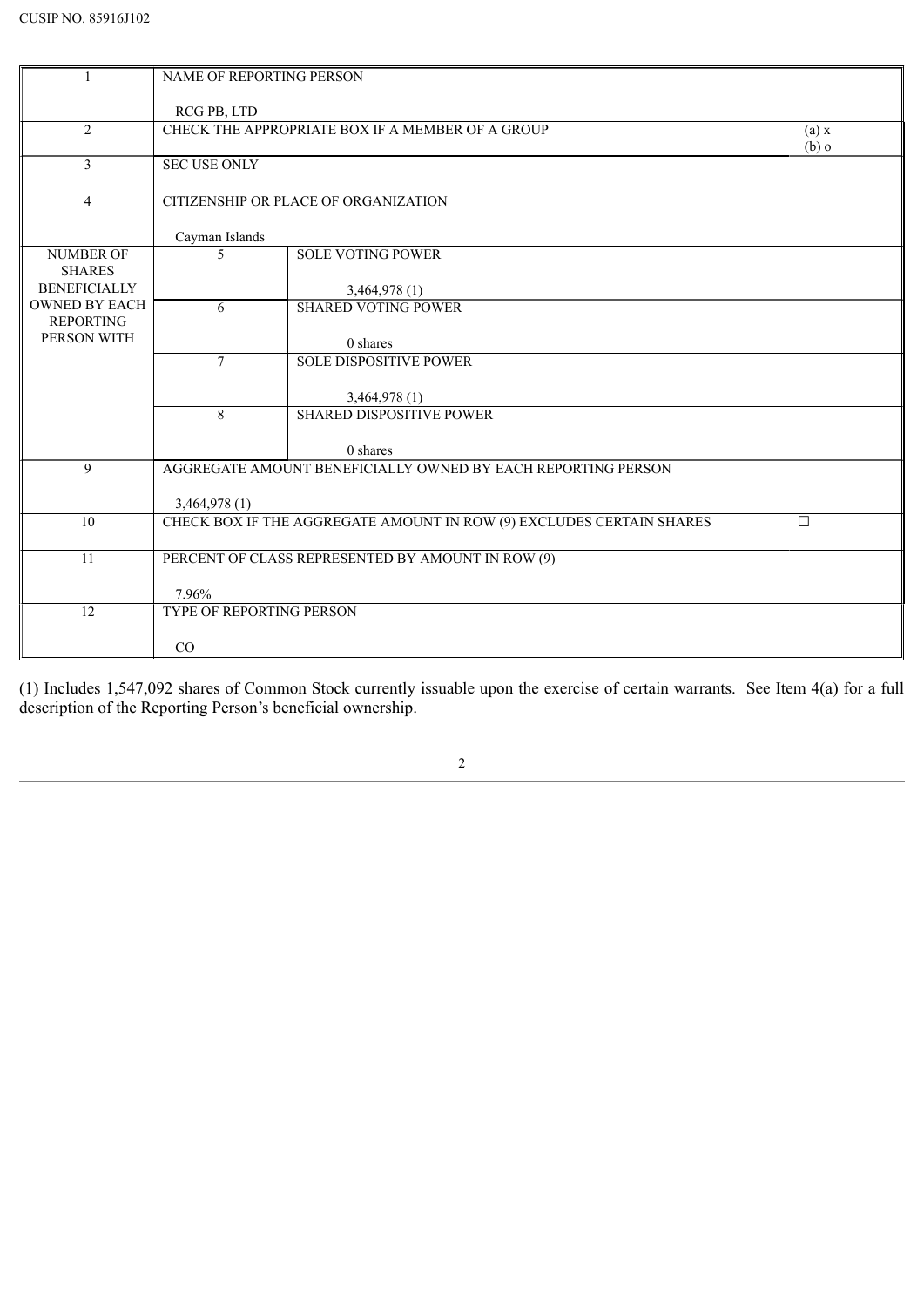|                                   | <b>NAME OF REPORTING PERSON</b>   |                                                                      |                  |  |
|-----------------------------------|-----------------------------------|----------------------------------------------------------------------|------------------|--|
|                                   | RAMIUS ENTERPRISE MASTER FUND LTD |                                                                      |                  |  |
| $\overline{2}$                    |                                   | CHECK THE APPROPRIATE BOX IF A MEMBER OF A GROUP                     | (a) x<br>$(b)$ o |  |
| $\overline{3}$                    | <b>SEC USE ONLY</b>               |                                                                      |                  |  |
| $\overline{4}$                    |                                   | CITIZENSHIP OR PLACE OF ORGANIZATION                                 |                  |  |
|                                   | Cayman Islands                    |                                                                      |                  |  |
| <b>NUMBER OF</b><br><b>SHARES</b> | 5                                 | <b>SOLE VOTING POWER</b>                                             |                  |  |
| <b>BENEFICIALLY</b>               |                                   | 847,494 (1)                                                          |                  |  |
| <b>OWNED BY EACH</b>              | 6                                 | <b>SHARED VOTING POWER</b>                                           |                  |  |
| <b>REPORTING</b><br>PERSON WITH   |                                   |                                                                      |                  |  |
|                                   | $\tau$                            | 0 shares<br><b>SOLE DISPOSITIVE POWER</b>                            |                  |  |
|                                   |                                   |                                                                      |                  |  |
|                                   |                                   | 847,494 (1)                                                          |                  |  |
|                                   | 8                                 | <b>SHARED DISPOSITIVE POWER</b>                                      |                  |  |
|                                   |                                   | 0 shares                                                             |                  |  |
| 9                                 |                                   | AGGREGATE AMOUNT BENEFICIALLY OWNED BY EACH REPORTING PERSON         |                  |  |
|                                   | 847,494 (1)                       |                                                                      |                  |  |
| 10                                |                                   | CHECK BOX IF THE AGGREGATE AMOUNT IN ROW (9) EXCLUDES CERTAIN SHARES | $\Box$           |  |
|                                   |                                   |                                                                      |                  |  |
| 11                                |                                   | PERCENT OF CLASS REPRESENTED BY AMOUNT IN ROW (9)                    |                  |  |
|                                   | 2.00%                             |                                                                      |                  |  |
| 12                                | TYPE OF REPORTING PERSON          |                                                                      |                  |  |
|                                   |                                   |                                                                      |                  |  |
|                                   | CO                                |                                                                      |                  |  |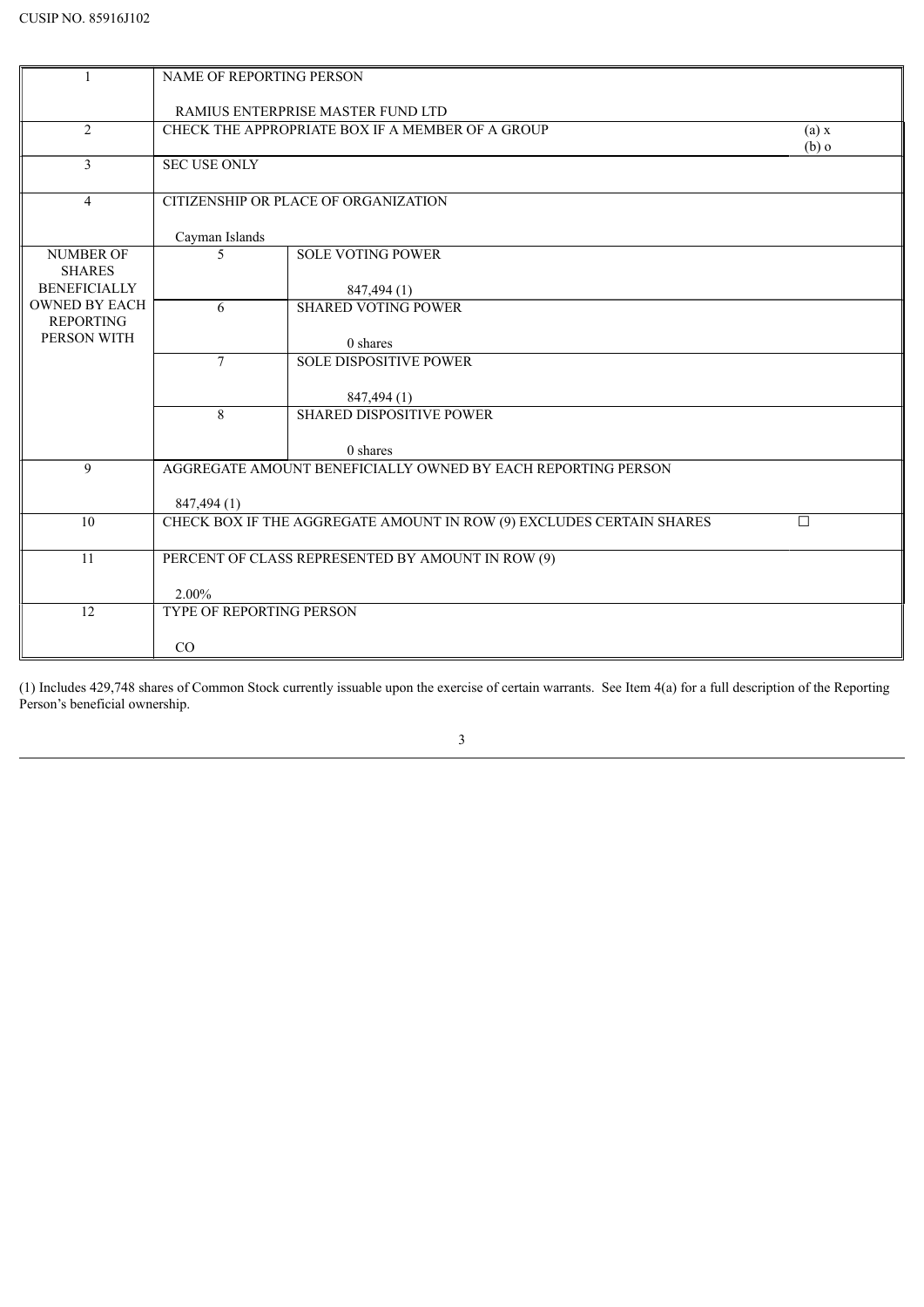|                                          | NAME OF REPORTING PERSON                          |                                                                      |                  |  |
|------------------------------------------|---------------------------------------------------|----------------------------------------------------------------------|------------------|--|
|                                          | RAMIUS ADVISORS, LLC                              |                                                                      |                  |  |
| 2                                        |                                                   | CHECK THE APPROPRIATE BOX IF A MEMBER OF A GROUP                     | (a) x<br>$(b)$ o |  |
| 3                                        | <b>SEC USE ONLY</b>                               |                                                                      |                  |  |
| $\overline{4}$                           |                                                   | CITIZENSHIP OR PLACE OF ORGANIZATION                                 |                  |  |
|                                          | Delaware                                          |                                                                      |                  |  |
| <b>NUMBER OF</b><br><b>SHARES</b>        | 5                                                 | <b>SOLE VOTING POWER</b>                                             |                  |  |
| <b>BENEFICIALLY</b>                      |                                                   | 4,312,472(1)                                                         |                  |  |
| <b>OWNED BY EACH</b><br><b>REPORTING</b> | 6                                                 | <b>SHARED VOTING POWER</b>                                           |                  |  |
| PERSON WITH                              |                                                   | 0 shares                                                             |                  |  |
|                                          | $\tau$                                            | <b>SOLE DISPOSITIVE POWER</b>                                        |                  |  |
|                                          |                                                   | 4,312,472(1)                                                         |                  |  |
|                                          | 8                                                 | <b>SHARED DISPOSITIVE POWER</b>                                      |                  |  |
|                                          |                                                   | 0 shares                                                             |                  |  |
| 9                                        |                                                   | AGGREGATE AMOUNT BENEFICIALLY OWNED BY EACH REPORTING PERSON         |                  |  |
|                                          | 4,312,472(1)                                      |                                                                      |                  |  |
| 10                                       |                                                   | CHECK BOX IF THE AGGREGATE AMOUNT IN ROW (9) EXCLUDES CERTAIN SHARES | $\Box$           |  |
| 11                                       | PERCENT OF CLASS REPRESENTED BY AMOUNT IN ROW (9) |                                                                      |                  |  |
|                                          |                                                   |                                                                      |                  |  |
| 12                                       | $9.81\%$ (2)<br><b>TYPE OF REPORTING PERSON</b>   |                                                                      |                  |  |
|                                          |                                                   |                                                                      |                  |  |
|                                          | IA, OO                                            |                                                                      |                  |  |

(2) See Item 4(b).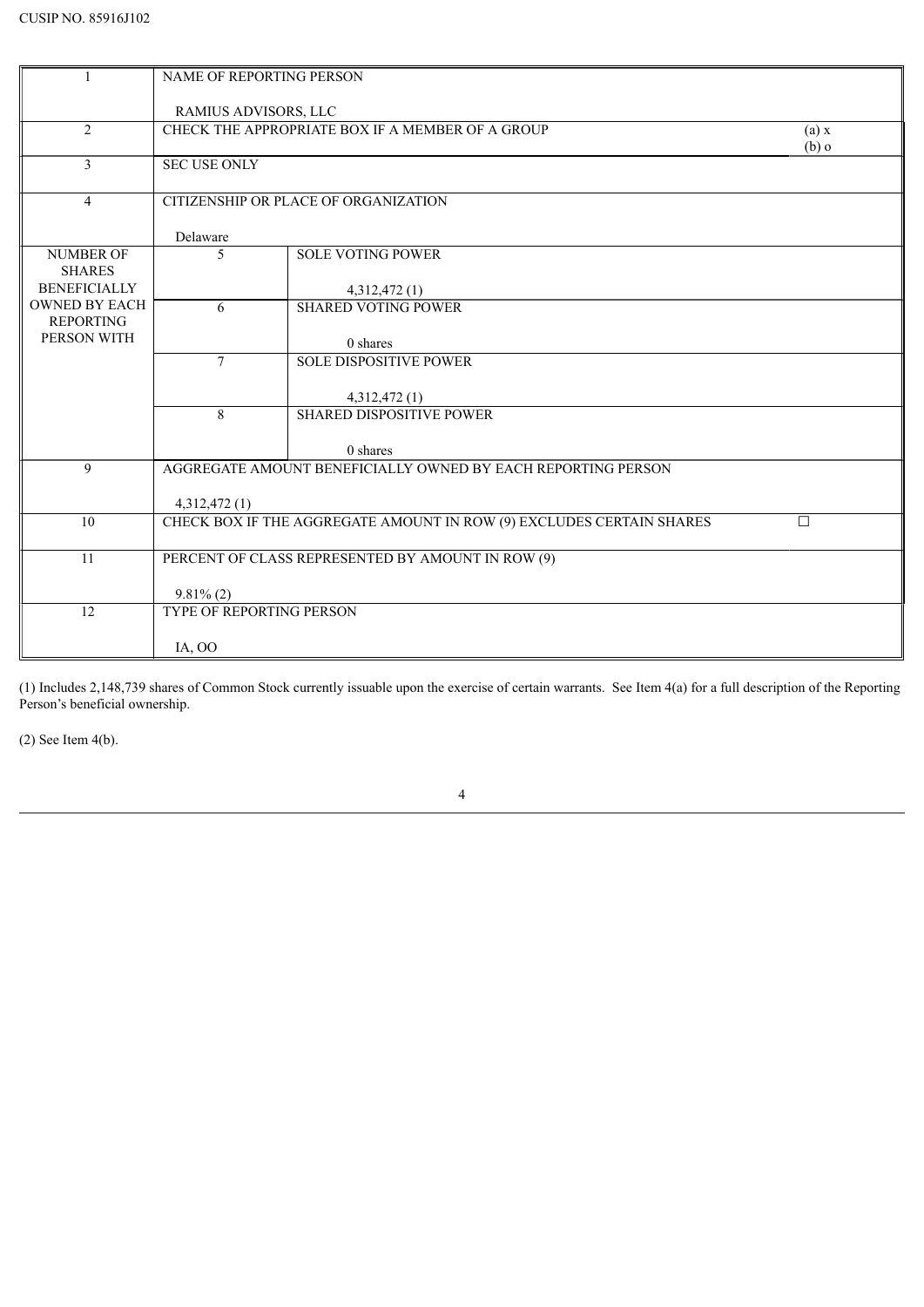|                                          | <b>NAME OF REPORTING PERSON</b> |                                                                      |                  |
|------------------------------------------|---------------------------------|----------------------------------------------------------------------|------------------|
|                                          | Ramius LLC                      |                                                                      |                  |
| $\overline{2}$                           |                                 | CHECK THE APPROPRIATE BOX IF A MEMBER OF A GROUP                     | (a) x<br>$(b)$ o |
| 3                                        | <b>SEC USE ONLY</b>             |                                                                      |                  |
| $\overline{4}$                           |                                 | CITIZENSHIP OR PLACE OF ORGANIZATION                                 |                  |
|                                          | Delaware                        |                                                                      |                  |
| <b>NUMBER OF</b><br><b>SHARES</b>        | 5                               | <b>SOLE VOTING POWER</b>                                             |                  |
| <b>BENEFICIALLY</b>                      |                                 | 4,312,472(1)                                                         |                  |
| <b>OWNED BY EACH</b><br><b>REPORTING</b> | 6                               | <b>SHARED VOTING POWER</b>                                           |                  |
| PERSON WITH                              |                                 | 0 shares                                                             |                  |
|                                          | $\tau$                          | <b>SOLE DISPOSITIVE POWER</b>                                        |                  |
|                                          |                                 | 4,312,472 (1)                                                        |                  |
|                                          | 8                               | <b>SHARED DISPOSITIVE POWER</b>                                      |                  |
|                                          |                                 | 0 shares                                                             |                  |
| 9                                        |                                 | AGGREGATE AMOUNT BENEFICIALLY OWNED BY EACH REPORTING PERSON         |                  |
|                                          | 4,312,472(1)                    |                                                                      |                  |
| 10                                       |                                 | CHECK BOX IF THE AGGREGATE AMOUNT IN ROW (9) EXCLUDES CERTAIN SHARES | $\Box$           |
|                                          |                                 |                                                                      |                  |
| 11                                       |                                 | PERCENT OF CLASS REPRESENTED BY AMOUNT IN ROW (9)                    |                  |
|                                          | $9.81\%$ (2)                    |                                                                      |                  |
| 12                                       | <b>TYPE OF REPORTING PERSON</b> |                                                                      |                  |
|                                          |                                 |                                                                      |                  |
|                                          | 00                              |                                                                      |                  |

(2) See Item 4(b).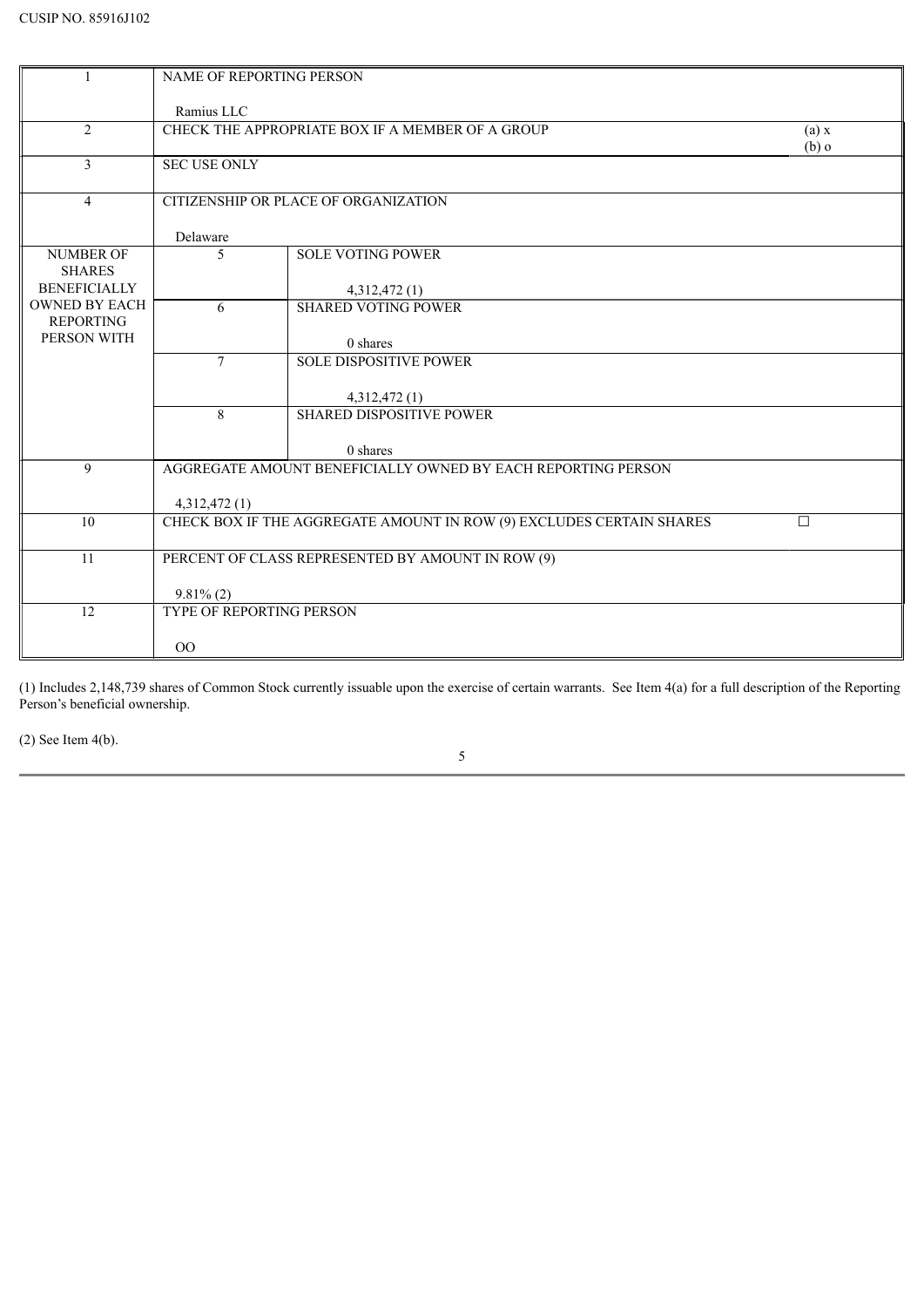| -1                                       | <b>NAME OF REPORTING PERSON</b>                   |                                                                      |                  |
|------------------------------------------|---------------------------------------------------|----------------------------------------------------------------------|------------------|
|                                          | C4S & Co., L.L.C.                                 |                                                                      |                  |
| 2                                        |                                                   | CHECK THE APPROPRIATE BOX IF A MEMBER OF A GROUP                     | (a) x<br>$(b)$ o |
| $\mathfrak{Z}$                           | <b>SEC USE ONLY</b>                               |                                                                      |                  |
| $\overline{4}$                           |                                                   | CITIZENSHIP OR PLACE OF ORGANIZATION                                 |                  |
|                                          | Delaware                                          |                                                                      |                  |
| <b>NUMBER OF</b><br><b>SHARES</b>        | 5                                                 | <b>SOLE VOTING POWER</b>                                             |                  |
| <b>BENEFICIALLY</b>                      |                                                   | 4,312,472(1)                                                         |                  |
| <b>OWNED BY EACH</b><br><b>REPORTING</b> | 6                                                 | <b>SHARED VOTING POWER</b>                                           |                  |
| PERSON WITH                              |                                                   | 0 shares                                                             |                  |
|                                          | $\tau$                                            | <b>SOLE DISPOSITIVE POWER</b>                                        |                  |
|                                          |                                                   | 4,312,472 (1)                                                        |                  |
|                                          | 8                                                 | <b>SHARED DISPOSITIVE POWER</b>                                      |                  |
|                                          |                                                   | 0 shares                                                             |                  |
| 9                                        |                                                   | AGGREGATE AMOUNT BENEFICIALLY OWNED BY EACH REPORTING PERSON         |                  |
|                                          | 4,312,472(1)                                      |                                                                      |                  |
| 10                                       |                                                   | CHECK BOX IF THE AGGREGATE AMOUNT IN ROW (9) EXCLUDES CERTAIN SHARES | $\Box$           |
| $\overline{11}$                          | PERCENT OF CLASS REPRESENTED BY AMOUNT IN ROW (9) |                                                                      |                  |
|                                          | $9.81\%$ (2)                                      |                                                                      |                  |
| 12                                       | TYPE OF REPORTING PERSON                          |                                                                      |                  |
|                                          |                                                   |                                                                      |                  |
|                                          | 00                                                |                                                                      |                  |

(2) See Item 4(b).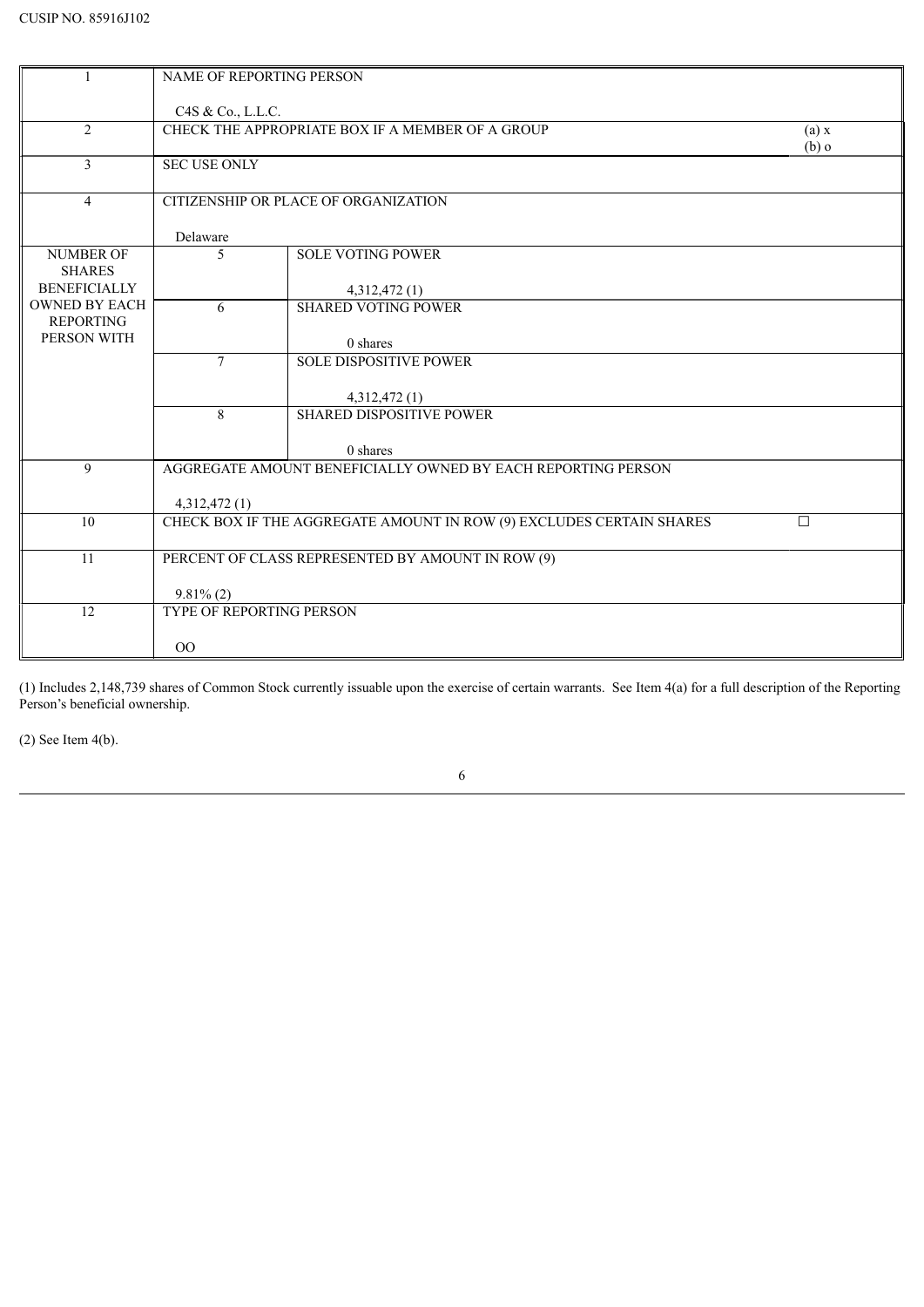| $\mathbf{1}$         | NAME OF REPORTING PERSON |                                                                      |         |
|----------------------|--------------------------|----------------------------------------------------------------------|---------|
|                      |                          |                                                                      |         |
|                      | Peter A. Cohen           |                                                                      |         |
| 2                    |                          | CHECK THE APPROPRIATE BOX IF A MEMBER OF A GROUP                     | (a) x   |
|                      |                          |                                                                      | $(b)$ o |
| 3                    | <b>SEC USE ONLY</b>      |                                                                      |         |
|                      |                          |                                                                      |         |
| $\overline{4}$       |                          | CITIZENSHIP OR PLACE OF ORGANIZATION                                 |         |
|                      | <b>United States</b>     |                                                                      |         |
| <b>NUMBER OF</b>     | 5                        | <b>SOLE VOTING POWER</b>                                             |         |
| <b>SHARES</b>        |                          |                                                                      |         |
| <b>BENEFICIALLY</b>  |                          | 0 shares                                                             |         |
| <b>OWNED BY EACH</b> | 6                        | <b>SHARED VOTING POWER</b>                                           |         |
| <b>REPORTING</b>     |                          |                                                                      |         |
| PERSON WITH          |                          | 4,312,472 (1)                                                        |         |
|                      | $\tau$                   | <b>SOLE DISPOSITIVE POWER</b>                                        |         |
|                      |                          |                                                                      |         |
|                      |                          | 0 shares                                                             |         |
|                      | 8                        | <b>SHARED DISPOSITIVE POWER</b>                                      |         |
|                      |                          | 4,312,472 (1)                                                        |         |
| 9                    |                          | AGGREGATE AMOUNT BENEFICIALLY OWNED BY EACH REPORTING PERSON         |         |
|                      |                          |                                                                      |         |
|                      | 4,312,472(1)             |                                                                      |         |
| 10                   |                          | CHECK BOX IF THE AGGREGATE AMOUNT IN ROW (9) EXCLUDES CERTAIN SHARES | П       |
|                      |                          |                                                                      |         |
| 11                   |                          | PERCENT OF CLASS REPRESENTED BY AMOUNT IN ROW (9)                    |         |
|                      |                          |                                                                      |         |
|                      | $9.81\%$ (2)             |                                                                      |         |
| 12                   | TYPE OF REPORTING PERSON |                                                                      |         |
|                      | IN                       |                                                                      |         |
|                      |                          |                                                                      |         |

(2) See Item 4(b).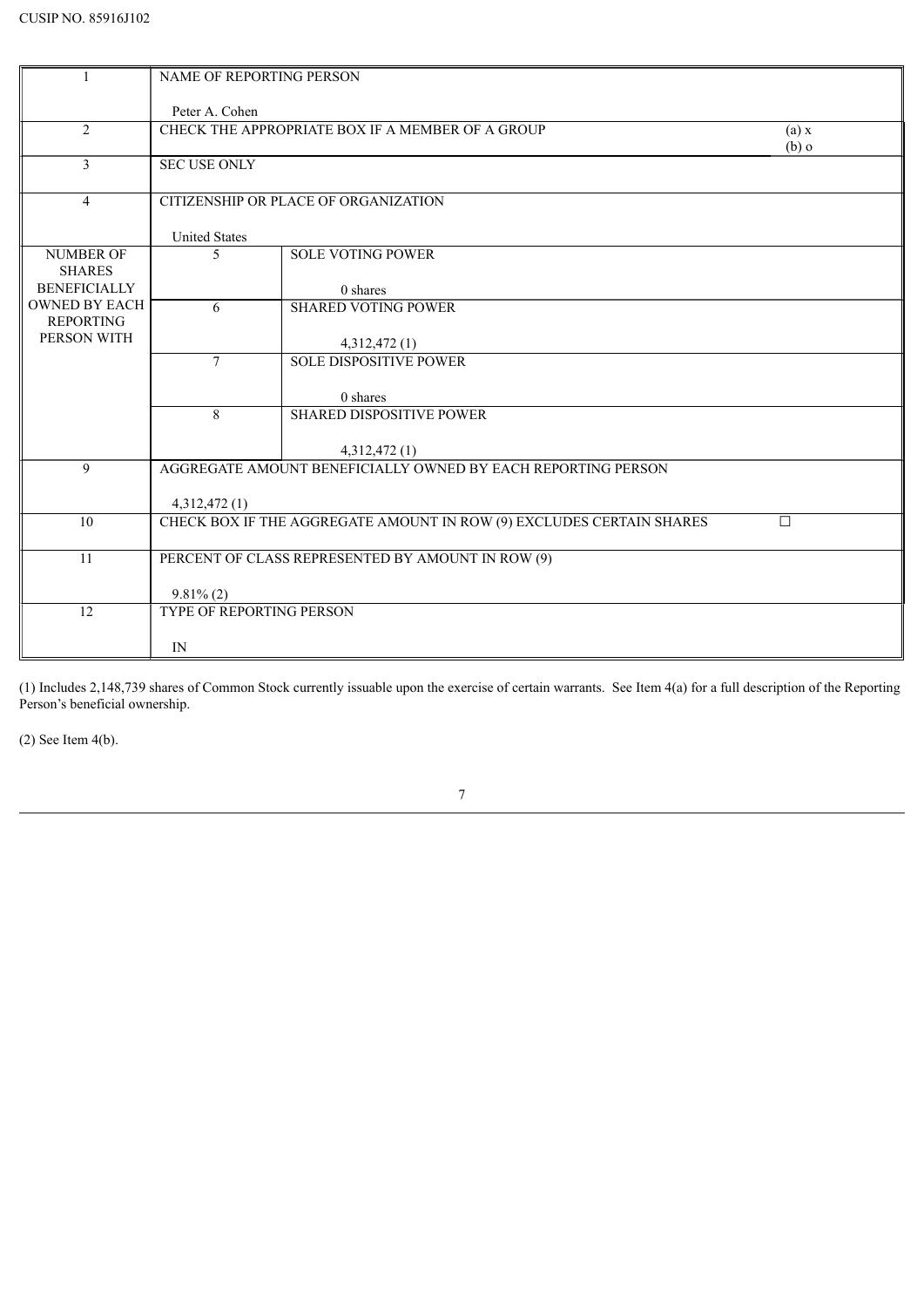| $\mathbf{1}$         | NAME OF REPORTING PERSON        |                                                                               |         |
|----------------------|---------------------------------|-------------------------------------------------------------------------------|---------|
|                      |                                 |                                                                               |         |
|                      | Morgan B. Stark                 |                                                                               |         |
| 2                    |                                 | CHECK THE APPROPRIATE BOX IF A MEMBER OF A GROUP                              | (a) x   |
|                      |                                 |                                                                               | $(b)$ o |
| 3                    | <b>SEC USE ONLY</b>             |                                                                               |         |
|                      |                                 |                                                                               |         |
| $\overline{4}$       |                                 | CITIZENSHIP OR PLACE OF ORGANIZATION                                          |         |
|                      |                                 |                                                                               |         |
| <b>NUMBER OF</b>     | <b>United States</b><br>5       | <b>SOLE VOTING POWER</b>                                                      |         |
| <b>SHARES</b>        |                                 |                                                                               |         |
| <b>BENEFICIALLY</b>  |                                 | 0 shares                                                                      |         |
| <b>OWNED BY EACH</b> | 6                               | <b>SHARED VOTING POWER</b>                                                    |         |
| <b>REPORTING</b>     |                                 |                                                                               |         |
| PERSON WITH          |                                 | 4,312,472(1)                                                                  |         |
|                      | $\tau$                          | <b>SOLE DISPOSITIVE POWER</b>                                                 |         |
|                      |                                 |                                                                               |         |
|                      |                                 | 0 shares                                                                      |         |
|                      | 8                               | <b>SHARED DISPOSITIVE POWER</b>                                               |         |
|                      |                                 |                                                                               |         |
| 9                    |                                 | 4,312,472 (1)<br>AGGREGATE AMOUNT BENEFICIALLY OWNED BY EACH REPORTING PERSON |         |
|                      |                                 |                                                                               |         |
|                      | 4,312,472(1)                    |                                                                               |         |
| 10                   |                                 | CHECK BOX IF THE AGGREGATE AMOUNT IN ROW (9) EXCLUDES CERTAIN SHARES          | П       |
|                      |                                 |                                                                               |         |
| 11                   |                                 | PERCENT OF CLASS REPRESENTED BY AMOUNT IN ROW (9)                             |         |
|                      |                                 |                                                                               |         |
|                      | $9.81\%$ (2)                    |                                                                               |         |
| 12                   | <b>TYPE OF REPORTING PERSON</b> |                                                                               |         |
|                      |                                 |                                                                               |         |
|                      | IN                              |                                                                               |         |

(2) See Item 4(b).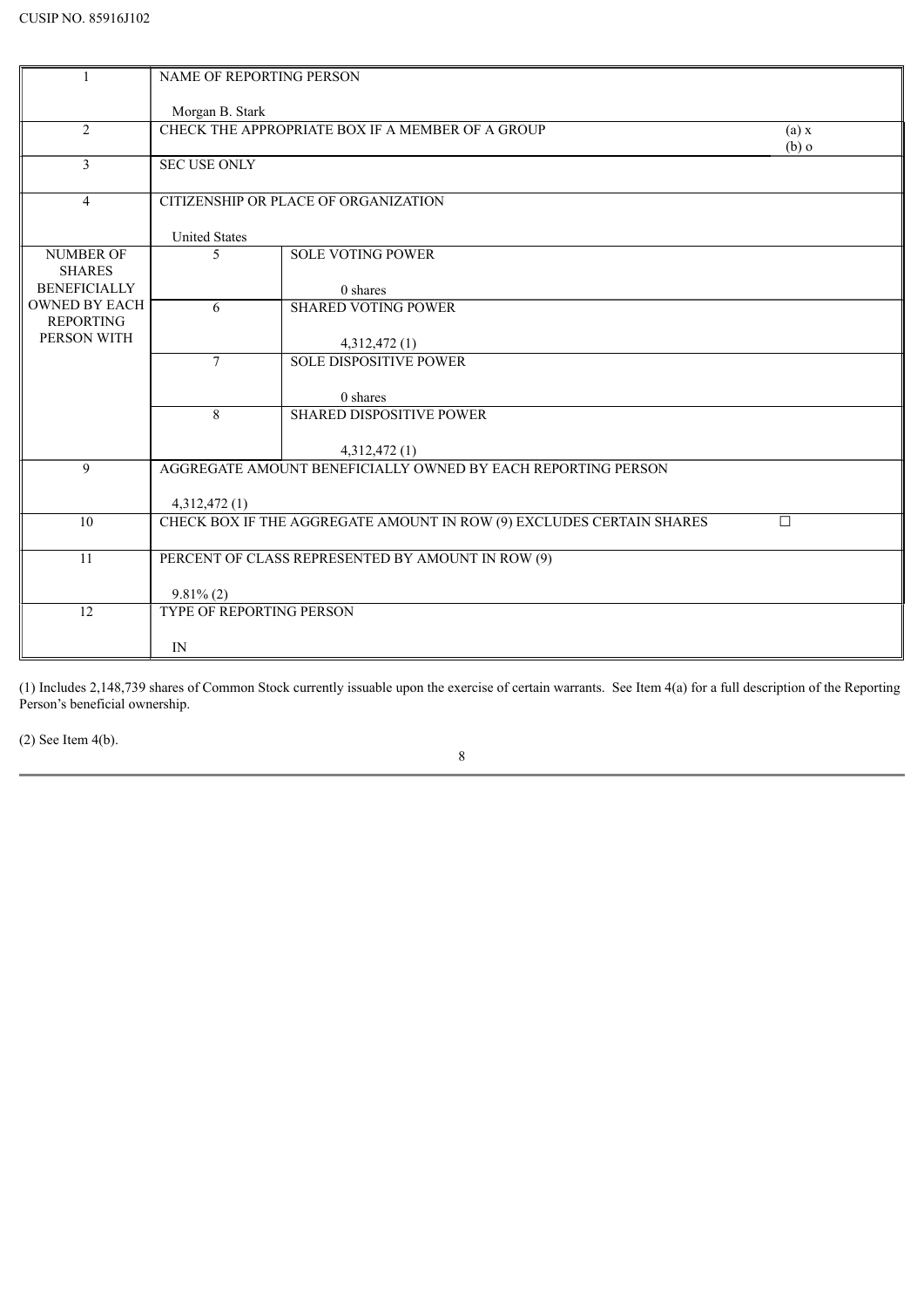| $\mathbf{1}$         | <b>NAME OF REPORTING PERSON</b> |                                                                      |         |
|----------------------|---------------------------------|----------------------------------------------------------------------|---------|
|                      |                                 |                                                                      |         |
|                      | Thomas W. Strauss               |                                                                      |         |
| 2                    |                                 | CHECK THE APPROPRIATE BOX IF A MEMBER OF A GROUP                     | (a) x   |
|                      |                                 |                                                                      | $(b)$ o |
| 3                    | <b>SEC USE ONLY</b>             |                                                                      |         |
|                      |                                 |                                                                      |         |
| $\overline{4}$       |                                 | CITIZENSHIP OR PLACE OF ORGANIZATION                                 |         |
|                      |                                 |                                                                      |         |
|                      | <b>United States</b>            |                                                                      |         |
| <b>NUMBER OF</b>     | 5                               | <b>SOLE VOTING POWER</b>                                             |         |
| <b>SHARES</b>        |                                 |                                                                      |         |
| <b>BENEFICIALLY</b>  |                                 | 0 shares                                                             |         |
| <b>OWNED BY EACH</b> | 6                               | <b>SHARED VOTING POWER</b>                                           |         |
| <b>REPORTING</b>     |                                 |                                                                      |         |
| PERSON WITH          |                                 | 4,312,472 (1)                                                        |         |
|                      | $\tau$                          | <b>SOLE DISPOSITIVE POWER</b>                                        |         |
|                      |                                 |                                                                      |         |
|                      |                                 | 0 shares                                                             |         |
|                      | 8                               | <b>SHARED DISPOSITIVE POWER</b>                                      |         |
|                      |                                 |                                                                      |         |
|                      |                                 | 4,312,472 (1)                                                        |         |
| 9                    |                                 | AGGREGATE AMOUNT BENEFICIALLY OWNED BY EACH REPORTING PERSON         |         |
|                      |                                 |                                                                      |         |
|                      | 4,312,472 (1)                   |                                                                      |         |
| 10                   |                                 | CHECK BOX IF THE AGGREGATE AMOUNT IN ROW (9) EXCLUDES CERTAIN SHARES | $\Box$  |
|                      |                                 |                                                                      |         |
| 11                   |                                 | PERCENT OF CLASS REPRESENTED BY AMOUNT IN ROW (9)                    |         |
|                      |                                 |                                                                      |         |
|                      | $9.81\%$ (2)                    |                                                                      |         |
| 12                   | TYPE OF REPORTING PERSON        |                                                                      |         |
|                      |                                 |                                                                      |         |
|                      | IN                              |                                                                      |         |

(2) See Item 4(b).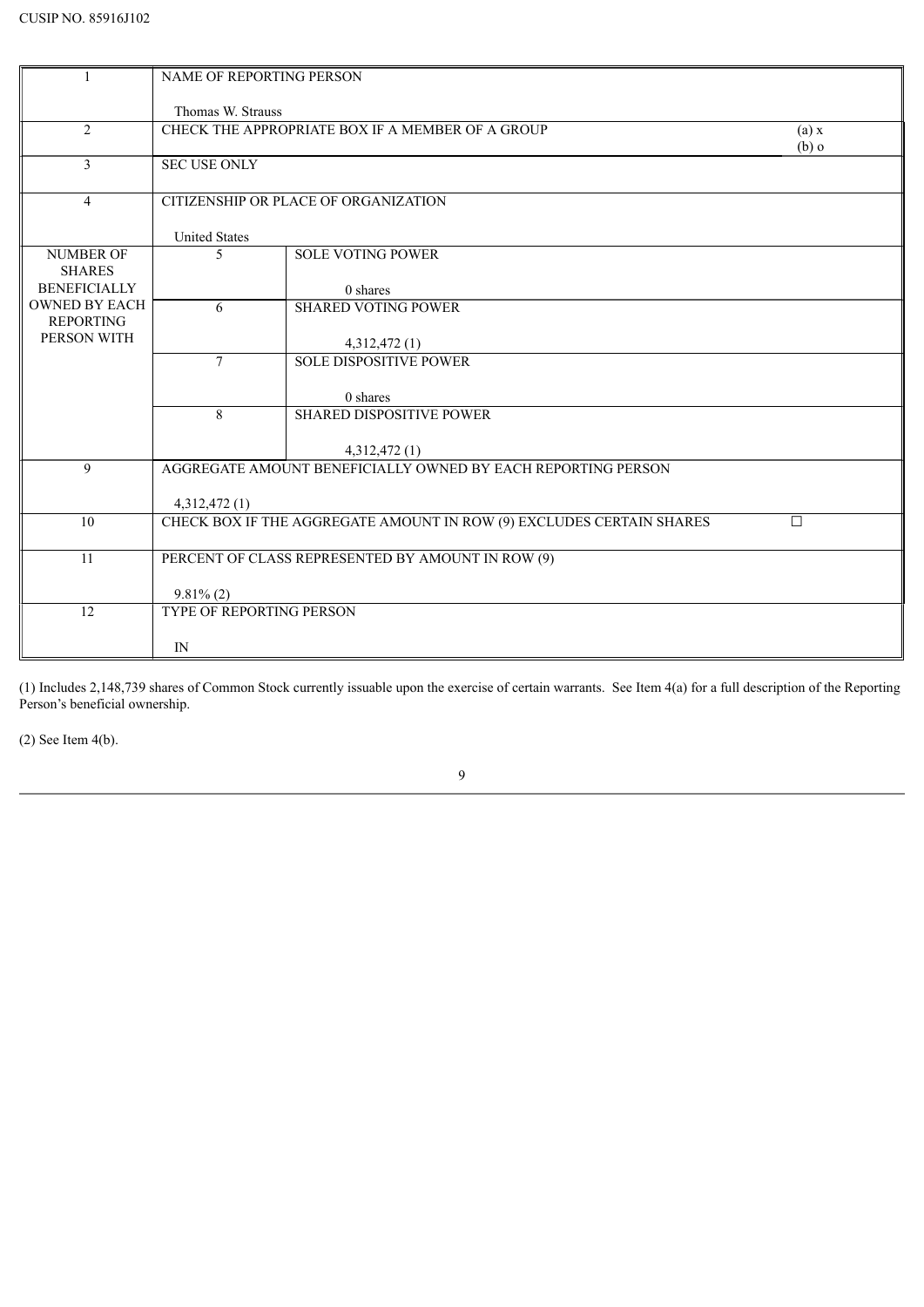| Jeffrey M. Solomon<br>2<br>CHECK THE APPROPRIATE BOX IF A MEMBER OF A GROUP<br>(a) x<br>$(b)$ o<br>$\overline{3}$<br><b>SEC USE ONLY</b><br>CITIZENSHIP OR PLACE OF ORGANIZATION<br>$\overline{4}$<br><b>United States</b><br><b>NUMBER OF</b><br>5<br><b>SOLE VOTING POWER</b><br><b>SHARES</b><br><b>BENEFICIALLY</b><br>0 shares<br><b>OWNED BY EACH</b><br><b>SHARED VOTING POWER</b><br>6<br><b>REPORTING</b><br>PERSON WITH<br>4,312,472 (1)<br><b>SOLE DISPOSITIVE POWER</b><br>$\overline{7}$<br>0 shares<br>8<br><b>SHARED DISPOSITIVE POWER</b><br>4,312,472 (1)<br>AGGREGATE AMOUNT BENEFICIALLY OWNED BY EACH REPORTING PERSON<br>9<br>4,312,472(1)<br>CHECK BOX IF THE AGGREGATE AMOUNT IN ROW (9) EXCLUDES CERTAIN SHARES<br>10<br>П<br>PERCENT OF CLASS REPRESENTED BY AMOUNT IN ROW (9)<br>11<br>$9.81\%$ (2) | $\mathbf{1}$ | NAME OF REPORTING PERSON |  |
|-------------------------------------------------------------------------------------------------------------------------------------------------------------------------------------------------------------------------------------------------------------------------------------------------------------------------------------------------------------------------------------------------------------------------------------------------------------------------------------------------------------------------------------------------------------------------------------------------------------------------------------------------------------------------------------------------------------------------------------------------------------------------------------------------------------------------------|--------------|--------------------------|--|
|                                                                                                                                                                                                                                                                                                                                                                                                                                                                                                                                                                                                                                                                                                                                                                                                                               |              |                          |  |
|                                                                                                                                                                                                                                                                                                                                                                                                                                                                                                                                                                                                                                                                                                                                                                                                                               |              |                          |  |
|                                                                                                                                                                                                                                                                                                                                                                                                                                                                                                                                                                                                                                                                                                                                                                                                                               |              |                          |  |
|                                                                                                                                                                                                                                                                                                                                                                                                                                                                                                                                                                                                                                                                                                                                                                                                                               |              |                          |  |
|                                                                                                                                                                                                                                                                                                                                                                                                                                                                                                                                                                                                                                                                                                                                                                                                                               |              |                          |  |
|                                                                                                                                                                                                                                                                                                                                                                                                                                                                                                                                                                                                                                                                                                                                                                                                                               |              |                          |  |
|                                                                                                                                                                                                                                                                                                                                                                                                                                                                                                                                                                                                                                                                                                                                                                                                                               |              |                          |  |
|                                                                                                                                                                                                                                                                                                                                                                                                                                                                                                                                                                                                                                                                                                                                                                                                                               |              |                          |  |
|                                                                                                                                                                                                                                                                                                                                                                                                                                                                                                                                                                                                                                                                                                                                                                                                                               |              |                          |  |
|                                                                                                                                                                                                                                                                                                                                                                                                                                                                                                                                                                                                                                                                                                                                                                                                                               |              |                          |  |
|                                                                                                                                                                                                                                                                                                                                                                                                                                                                                                                                                                                                                                                                                                                                                                                                                               |              |                          |  |
|                                                                                                                                                                                                                                                                                                                                                                                                                                                                                                                                                                                                                                                                                                                                                                                                                               |              |                          |  |
|                                                                                                                                                                                                                                                                                                                                                                                                                                                                                                                                                                                                                                                                                                                                                                                                                               |              |                          |  |
|                                                                                                                                                                                                                                                                                                                                                                                                                                                                                                                                                                                                                                                                                                                                                                                                                               |              |                          |  |
|                                                                                                                                                                                                                                                                                                                                                                                                                                                                                                                                                                                                                                                                                                                                                                                                                               |              |                          |  |
|                                                                                                                                                                                                                                                                                                                                                                                                                                                                                                                                                                                                                                                                                                                                                                                                                               |              |                          |  |
|                                                                                                                                                                                                                                                                                                                                                                                                                                                                                                                                                                                                                                                                                                                                                                                                                               |              |                          |  |
|                                                                                                                                                                                                                                                                                                                                                                                                                                                                                                                                                                                                                                                                                                                                                                                                                               |              |                          |  |
|                                                                                                                                                                                                                                                                                                                                                                                                                                                                                                                                                                                                                                                                                                                                                                                                                               |              |                          |  |
|                                                                                                                                                                                                                                                                                                                                                                                                                                                                                                                                                                                                                                                                                                                                                                                                                               |              |                          |  |
|                                                                                                                                                                                                                                                                                                                                                                                                                                                                                                                                                                                                                                                                                                                                                                                                                               |              |                          |  |
|                                                                                                                                                                                                                                                                                                                                                                                                                                                                                                                                                                                                                                                                                                                                                                                                                               |              |                          |  |
|                                                                                                                                                                                                                                                                                                                                                                                                                                                                                                                                                                                                                                                                                                                                                                                                                               |              |                          |  |
|                                                                                                                                                                                                                                                                                                                                                                                                                                                                                                                                                                                                                                                                                                                                                                                                                               |              |                          |  |
|                                                                                                                                                                                                                                                                                                                                                                                                                                                                                                                                                                                                                                                                                                                                                                                                                               |              |                          |  |
|                                                                                                                                                                                                                                                                                                                                                                                                                                                                                                                                                                                                                                                                                                                                                                                                                               |              |                          |  |
| 12<br>TYPE OF REPORTING PERSON                                                                                                                                                                                                                                                                                                                                                                                                                                                                                                                                                                                                                                                                                                                                                                                                |              |                          |  |
|                                                                                                                                                                                                                                                                                                                                                                                                                                                                                                                                                                                                                                                                                                                                                                                                                               |              |                          |  |
| IN                                                                                                                                                                                                                                                                                                                                                                                                                                                                                                                                                                                                                                                                                                                                                                                                                            |              |                          |  |

 $(2)$  See Item 4(b).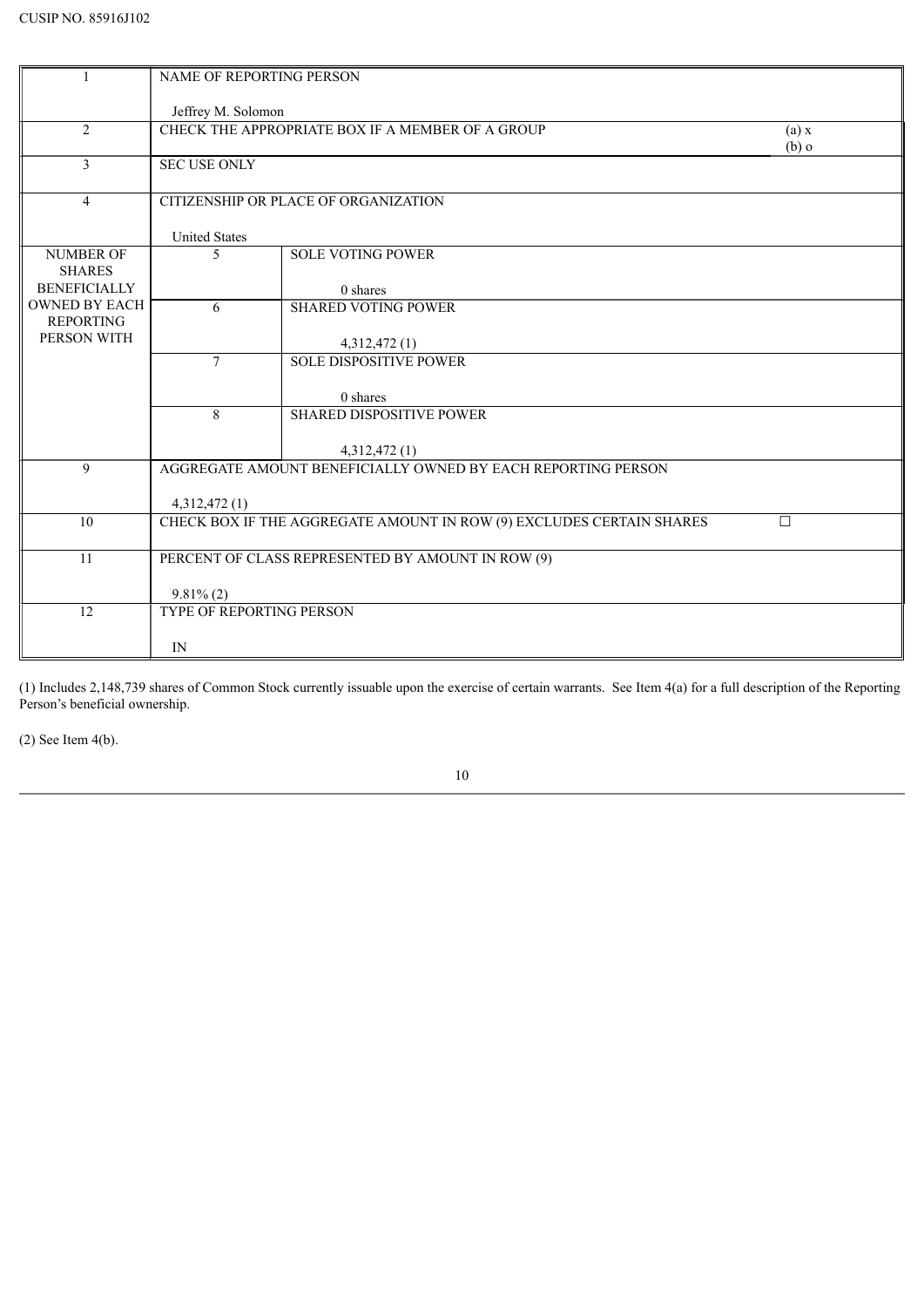## CUSIP NO. 85916J102

| Item $1(a)$ .                                                                                                 | Name of Issuer:                                                                                                                                                                       |
|---------------------------------------------------------------------------------------------------------------|---------------------------------------------------------------------------------------------------------------------------------------------------------------------------------------|
|                                                                                                               | Stereotaxis, Inc., a Delaware corporation (the "Issuer")                                                                                                                              |
| Item $1(b)$ .                                                                                                 | Address of Issuer's Principal Executive Offices:                                                                                                                                      |
|                                                                                                               | 4320 Forest Park Avenue<br>St. Louis, Missouri 63108                                                                                                                                  |
| Item $2(a)$ .<br>Item $2(b)$ .<br>Item $2(c)$ .                                                               | Name of Person Filing<br>Address of Principal Business Office or, if None, Residence<br>Citizenship                                                                                   |
| c/o Ramius LLC                                                                                                | RCG PB, Ltd ("RCG PB")<br>599 Lexington Avenue, 20th Floor<br>New York, New York 10022<br>Citizenship: Cayman Islands<br>Ramius Enterprise Master Fund Ltd ("Enterprise Master Fund") |
| c/o Ramius LLC<br>599 Lexington Avenue, 20th Floor<br>New York, New York 10022<br>Citizenship: Cayman Islands |                                                                                                                                                                                       |
| c/o Ramius LLC                                                                                                | Ramius Advisors, LLC ("Ramius Advisors")<br>599 Lexington Avenue, 20th Floor<br>New York, New York 10022<br>Citizenship: Delaware                                                     |
|                                                                                                               | Ramius LLC ("Ramius")<br>599 Lexington Avenue, 20th Floor<br>New York, New York 10022<br>Citizenship: Delaware                                                                        |
| c/o Ramius LLC                                                                                                | C4S & Co., L.L.C. ("C4S")<br>599 Lexington Avenue, 20th Floor<br>New York, New York 10022<br>Citizenship: Delaware                                                                    |
| c/o Ramius LLC                                                                                                | Peter A. Cohen ("Mr. Cohen")<br>599 Lexington Avenue, 20th Floor<br>New York, New York 10022<br>Citizenship: United States<br>1                                                       |
|                                                                                                               |                                                                                                                                                                                       |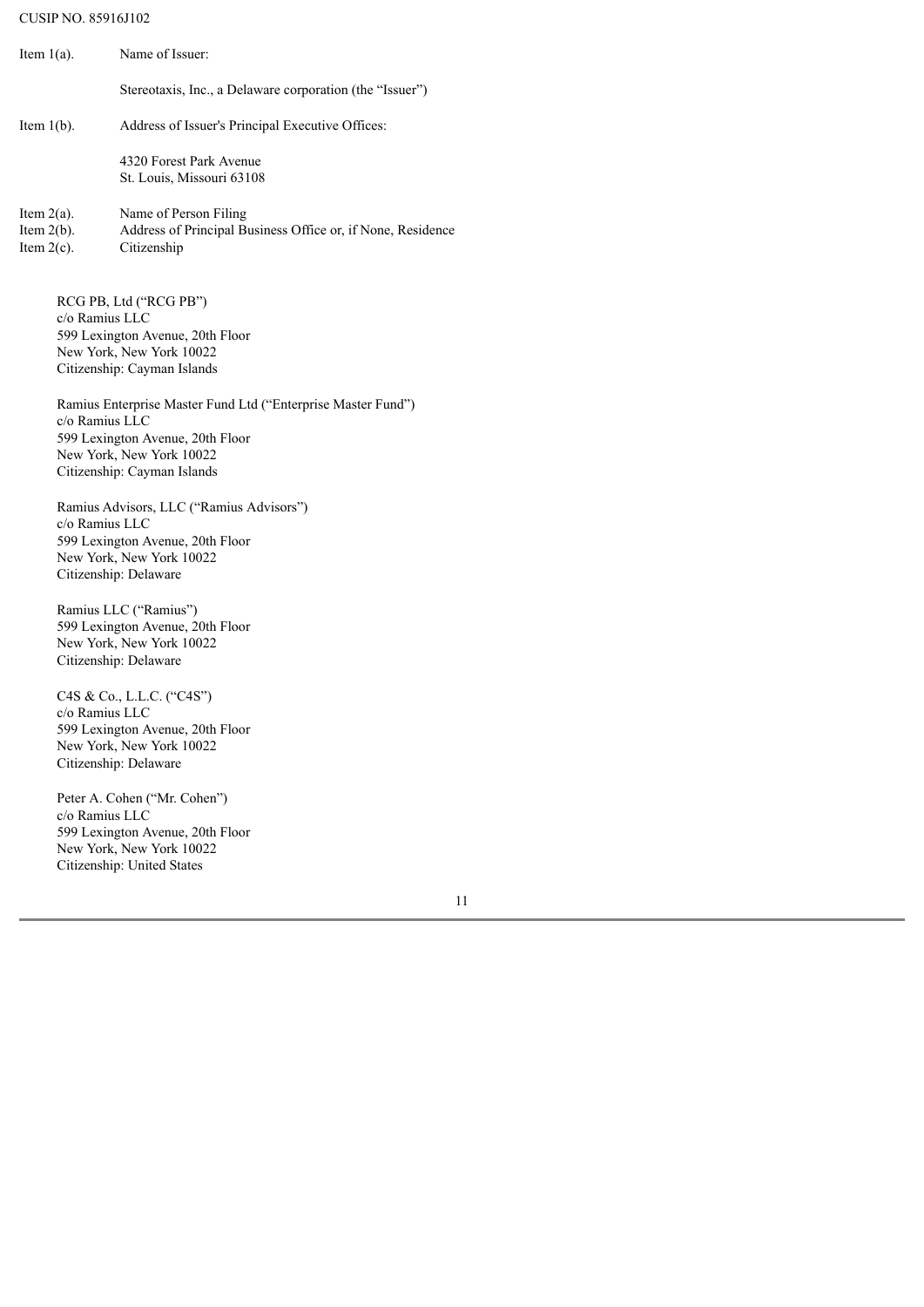|                                | Morgan B. Stark ("Mr. Stark")<br>c/o Ramius LLC<br>599 Lexington Avenue, 20th Floor<br>New York, New York 10022<br>Citizenship: United States     |                 |               |                                                                                                                                        |
|--------------------------------|---------------------------------------------------------------------------------------------------------------------------------------------------|-----------------|---------------|----------------------------------------------------------------------------------------------------------------------------------------|
|                                | Thomas W. Strauss ("Mr. Strauss")<br>c/o Ramius LLC<br>599 Lexington Avenue, 20th Floor<br>New York, New York 10022<br>Citizenship: United States |                 |               |                                                                                                                                        |
|                                | c/o Ramius LLC<br>599 Lexington Avenue, 20th Floor<br>New York, New York 10022<br>Citizenship: United States                                      |                 |               | Jeffrey M. Solomon ("Mr. Solomon")                                                                                                     |
| Item $2(d)$ .                  |                                                                                                                                                   |                 |               | Title of Class of Securities:                                                                                                          |
|                                |                                                                                                                                                   |                 |               | Common Stock, \$0.001 par value (the "Common Stock")                                                                                   |
| CUSIP Number:<br>Item $2(e)$ . |                                                                                                                                                   |                 |               |                                                                                                                                        |
|                                |                                                                                                                                                   | 85916J102       |               |                                                                                                                                        |
| Item 3.                        |                                                                                                                                                   |                 |               | If This Statement is Filed Pursuant to Rule $13d-1(b)$ , or $13d-2(b)$ or (c), Check Whether the Person Filing is a:                   |
| /x/                            |                                                                                                                                                   | Not applicable. |               |                                                                                                                                        |
|                                |                                                                                                                                                   | (a)             | $\frac{1}{2}$ | Broker or dealer registered under Section 15 of the Exchange Act.                                                                      |
|                                |                                                                                                                                                   | (b)             | $\frac{1}{2}$ | Bank as defined in Section $3(a)(6)$ of the Exchange Act.                                                                              |
|                                |                                                                                                                                                   | (c)             | $\frac{1}{2}$ | Insurance company as defined in Section $3(a)(19)$ of the Exchange Act.                                                                |
|                                |                                                                                                                                                   | (d)             | $\frac{1}{2}$ | Investment company registered under Section 8 of the Investment Company Act.                                                           |
|                                |                                                                                                                                                   | (e)             | $\frac{1}{2}$ | An investment adviser in accordance with Rule $13d-1(b)(1)(ii)(E)$ .                                                                   |
|                                |                                                                                                                                                   | (f)             | $\frac{1}{2}$ | An employee benefit plan or endowment fund in accordance with Rule $13d-1(b)(1)(ii)(F)$ .                                              |
|                                |                                                                                                                                                   | (g)             | $\frac{1}{2}$ | A parent holding company or control person in accordance with Rule $13d-1(b)(1)(ii)(G)$ .                                              |
|                                |                                                                                                                                                   | (h)             | $\frac{1}{2}$ | A savings association as defined in Section 3(b) of the Federal Deposit Insurance Act.                                                 |
|                                |                                                                                                                                                   | (i)             | $\frac{1}{2}$ | A church plan that is excluded from the definition of an investment company under Section $3(c)(14)$ of the Investment<br>Company Act. |
|                                |                                                                                                                                                   | (j)             | $\frac{1}{2}$ | Group, in accordance with Rule $13d-1(b)(1)(ii)(J)$ .                                                                                  |
|                                |                                                                                                                                                   |                 |               | 12                                                                                                                                     |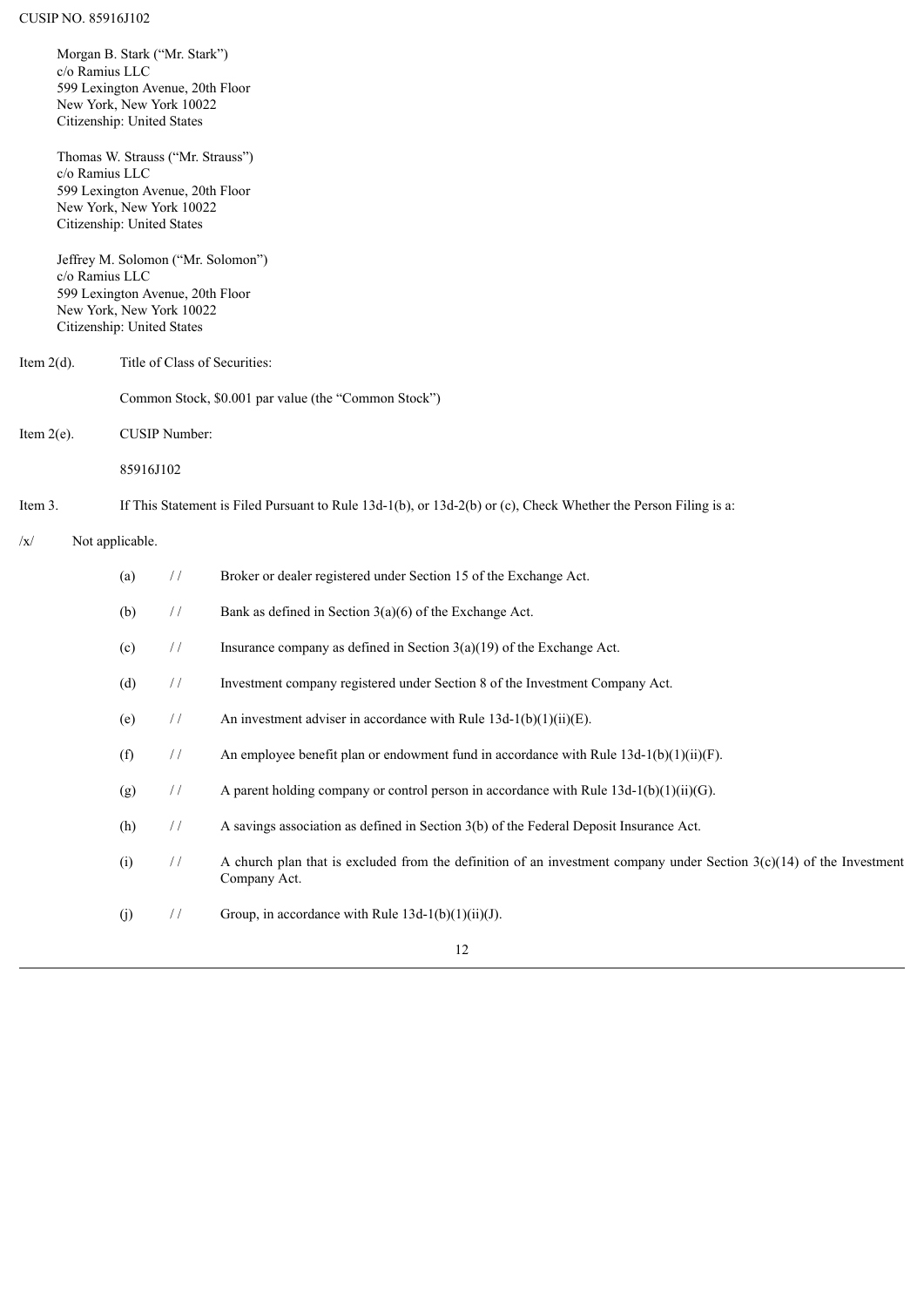## Item 4. Ownership

#### (a) Amount beneficially owned:

On December 29, 2008, RCG PB and Enterprise Master Fund entered into a Security Purchase Agreement with the Issuer whereby the Issuer agreed to sell an aggregate of 4,312,472 units (the "Units") at the negotiated price of \$4.18 per Unit with each Unit consisting of (i) one share of Common Stock, (ii) one warrant to purchase 0.75 shares of Common Stock at an exercise price of \$5.11 per share (the "Series A Warrant"), (iii) one six-month warrant to purchase 0.90 shares of Common Stock at an exercise price of \$4.65 per share (the "Series B Warrant") and (iv) two warrants to purchase 0.286 shares of Common Stock at an exercise price of \$0.001 per share (the "Series C and D Warrants" and together with the Series A Warrant and the Series B Warrant, the "Warrants"), for an aggregate of up to 682,824 shares of Common Stock (the "Offering").

The Series A Warrants are exercisable on or after the date immediately following the six-month anniversary of their issuance. The Series C and D Warrants are exercisable under certain conditions depending upon the trading price of the Common Stock during certain periods prior to May 30, 2009.

As of the date hereof, RCG PB may be deemed to beneficially own 3,464,978 shares of Common Stock, including 1,718,991 shares of Common Stock currently issuable upon the exercise of certain Warrants.

As of the date hereof, Enterprise Master Fund may be deemed to beneficially own 847,494 shares of Common Stock, including 429,748 shares of Common Stock currently issuable upon the exercise of certain Warrants.

Ramius Advisors, as the investment advisor of each of RCG PB and Enterprise Master Fund, may be deemed the beneficial owner of (i) 3,464,978 shares of Common Stock beneficially owned by RCG PB and (ii) 847,494 shares of Common Stock beneficially owned by Enterprise Master Fund.

Ramius, as the sole member of Ramius Advisors, may be deemed the beneficial owner of (i) 3,464,978 shares of Common Stock beneficially owned by RCG PB and (ii) 847,494 shares of Common Stock beneficially owned by Enterprise Master Fund.

C4S, as the managing member of Ramius, may be deemed the beneficial owner of (i) 3,464,978 shares of Common Stock beneficially owned by RCG PB and (ii) 847,494 shares of Common Stock beneficially owned by Enterprise Master Fund.

Messrs. Cohen, Stark, Strauss and Solomon, as the sole managing members of C4S, may be deemed the beneficial owner of (i) 3,464,978 shares of Common Stock beneficially owned by RCG PB and (ii) 847,494 shares of Common Stock beneficially owned by Enterprise Master Fund.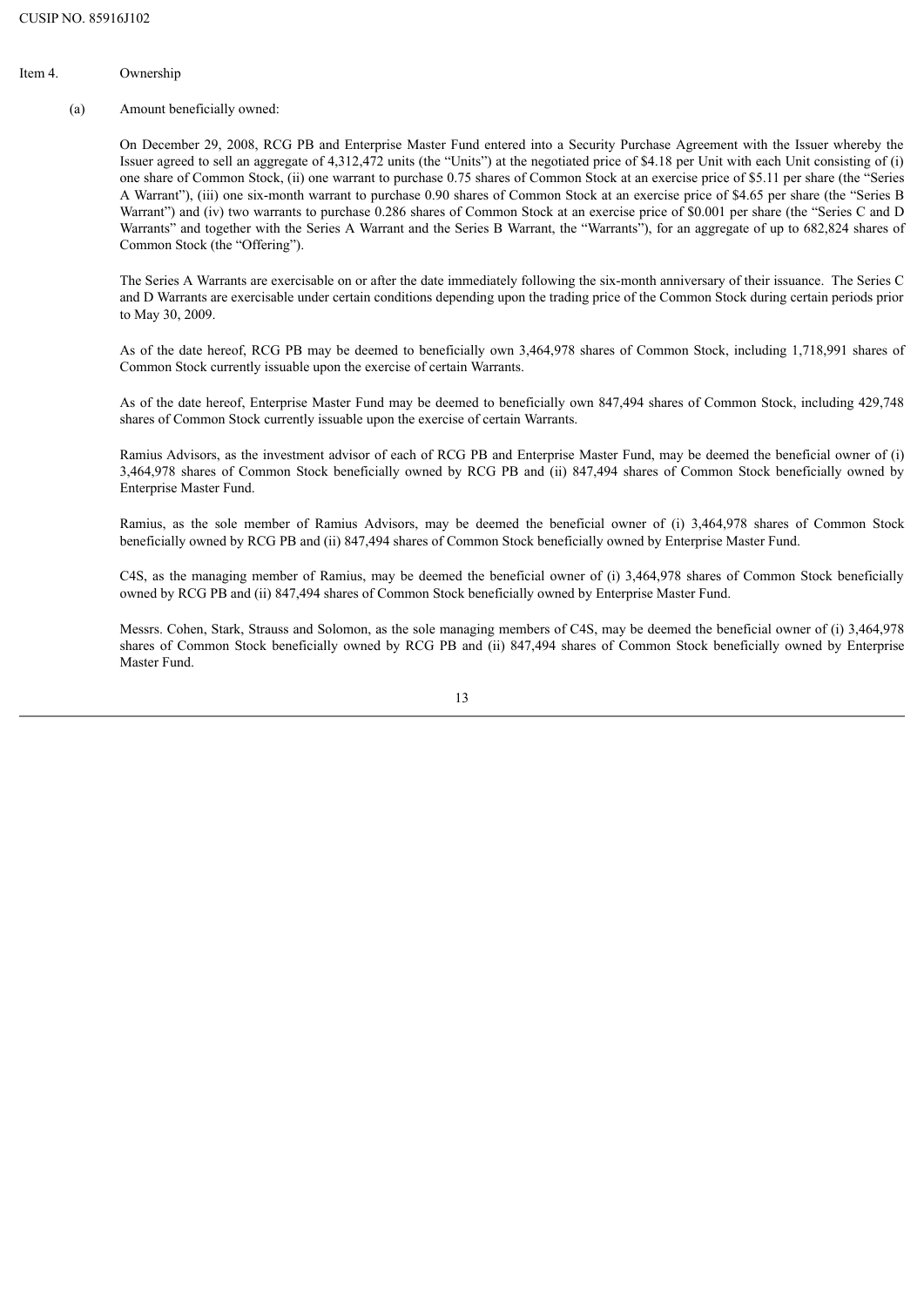The foregoing should not be construed in and of itself as an admission by any Reporting Person as to beneficial ownership of any shares of Common Stock owned by another Reporting Person. In addition, each of Ramius Advisors, Ramius, C4S and Messrs. Cohen, Stark, Strauss and Solomon disclaims beneficial ownership of the shares beneficially owned by RCG PB and Enterprise Master Fund and the filing of this statement shall not be construed as an admission that any such person is the beneficial owner of any such securities.

(b) Percent of class:

Based on 43,951,036 shares of Common Stock outstanding, which consists of 41,802,297 shares of Common Stock outstanding following the Offering, as reported in the Issuer's Prospectus Supplement filed pursuant to Rule 424(b)(5) of the Securities and Exchange Act, as amended (the "Exchange Act") with the Securities and Exchange Commission on December 30, 2008, plus an aggregate 2,148,739 shares of Common Stock issuable upon the exercise of certain Warrants beneficially owned by the Reporting Persons.

None of the Warrants may be exercised if, after such exercise, the Reporting Persons would beneficially own, as determined in accordance with Section 13(d) of the Exchange Act, more than 4.99% of the number of shares of Common Stock then issued and outstanding (all of the foregoing, the "Blocker"). Effective March 2, 2009, the Blocker will be increased to 9.81% of the number of shares of Common Stock then issued and outstanding.

As of the date hereof RCG PB, may be deemed to beneficially own approximately 7.96% of the outstanding shares of Common Stock.

As of the date hereof Enterprise Master Fund may be deemed to beneficially own approximately 2.00% of the outstanding shares of Common Stock.

As of the date hereof, each of Ramius Advisors, Ramius, C4S and Messrs. Cohen, Stark, Strauss and Solomon may be deemed to beneficially own 9.81% of the outstanding shares of Common Stock.

- (c) Number of shares as to which such person has:
- (i) Sole power to vote or to direct the vote

See Cover Pages Items 5-9.

(ii) Shared power to vote or to direct the vote

See Cover Pages Items 5-9.

(iii) Sole power to dispose or to direct the disposition of

See Cover Pages Items 5-9.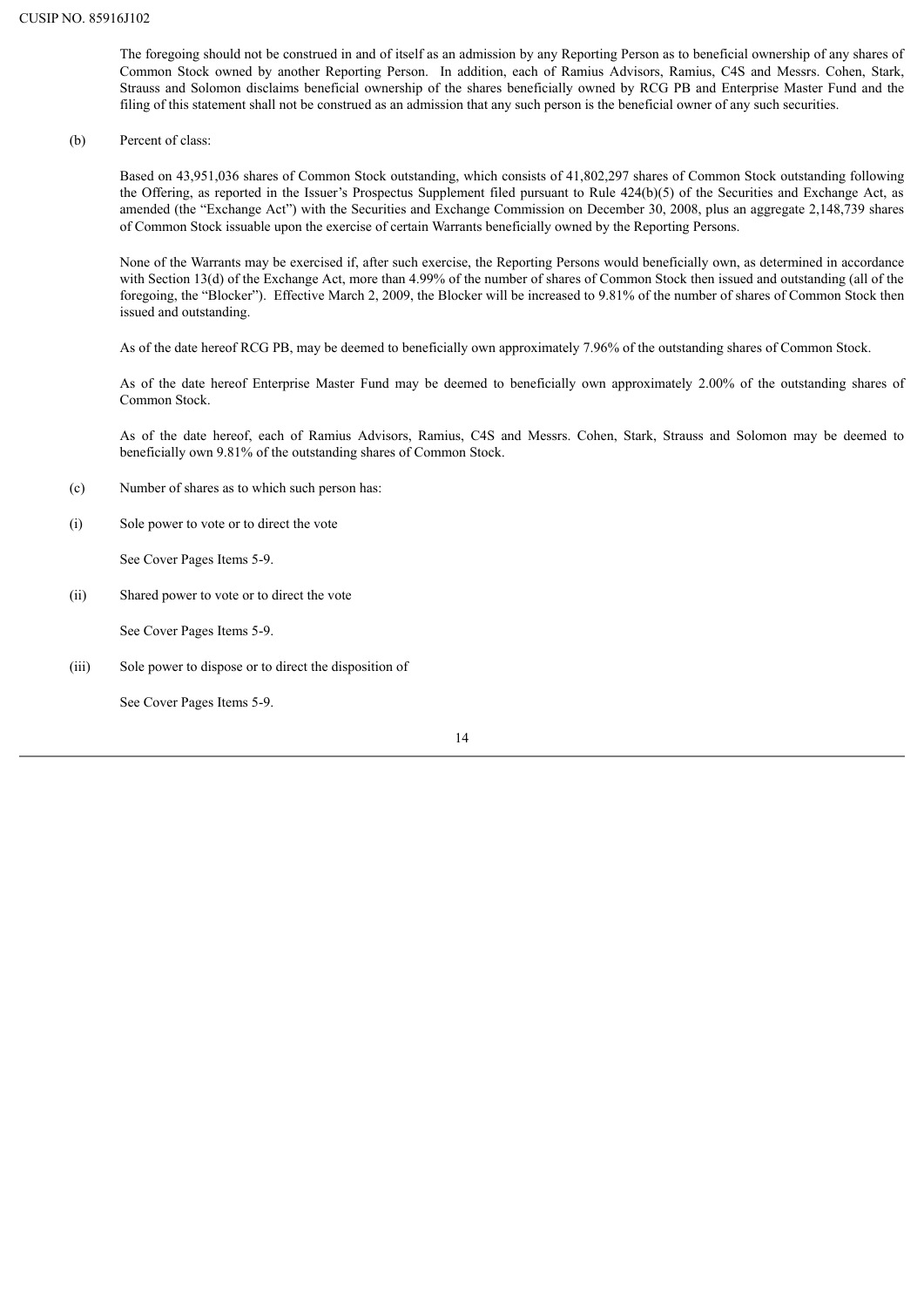## CUSIP NO. 85916J102

| (iv)        | Shared power to dispose or to direct the disposition of                                                                                                                                                                                                                                                         |
|-------------|-----------------------------------------------------------------------------------------------------------------------------------------------------------------------------------------------------------------------------------------------------------------------------------------------------------------|
|             | See Cover Pages Items 5-9.                                                                                                                                                                                                                                                                                      |
| Item 5.     | Ownership of Five Percent or Less of a Class.                                                                                                                                                                                                                                                                   |
|             | Not applicable                                                                                                                                                                                                                                                                                                  |
| Item 6.     | Ownership of More than Five Percent on Behalf of Another Person.                                                                                                                                                                                                                                                |
|             | Not applicable.                                                                                                                                                                                                                                                                                                 |
| Item 7.     | Identification and Classification of the Subsidiary That Acquired the Security Being Reported on by the Parent Holding Company or<br>Control Person.                                                                                                                                                            |
|             | Not Applicable                                                                                                                                                                                                                                                                                                  |
| Item 8.     | Identification and Classification of Members of the Group.                                                                                                                                                                                                                                                      |
|             | See Exhibit 99.1.                                                                                                                                                                                                                                                                                               |
| Item 9.     | Notice of Dissolution of Group.                                                                                                                                                                                                                                                                                 |
|             | Not Applicable                                                                                                                                                                                                                                                                                                  |
| Item $10$ . | Certifications.                                                                                                                                                                                                                                                                                                 |
|             | By signing below each of the undersigned certifies that, to the best of its knowledge and belief, the securities referred to above were not<br>acquired and are not held for the purpose of or with the effect of changing or influencing the control of the issuer of the securities and were not acquired and |

15

are not held in connection with or as a participant in any transaction having that purpose or effect.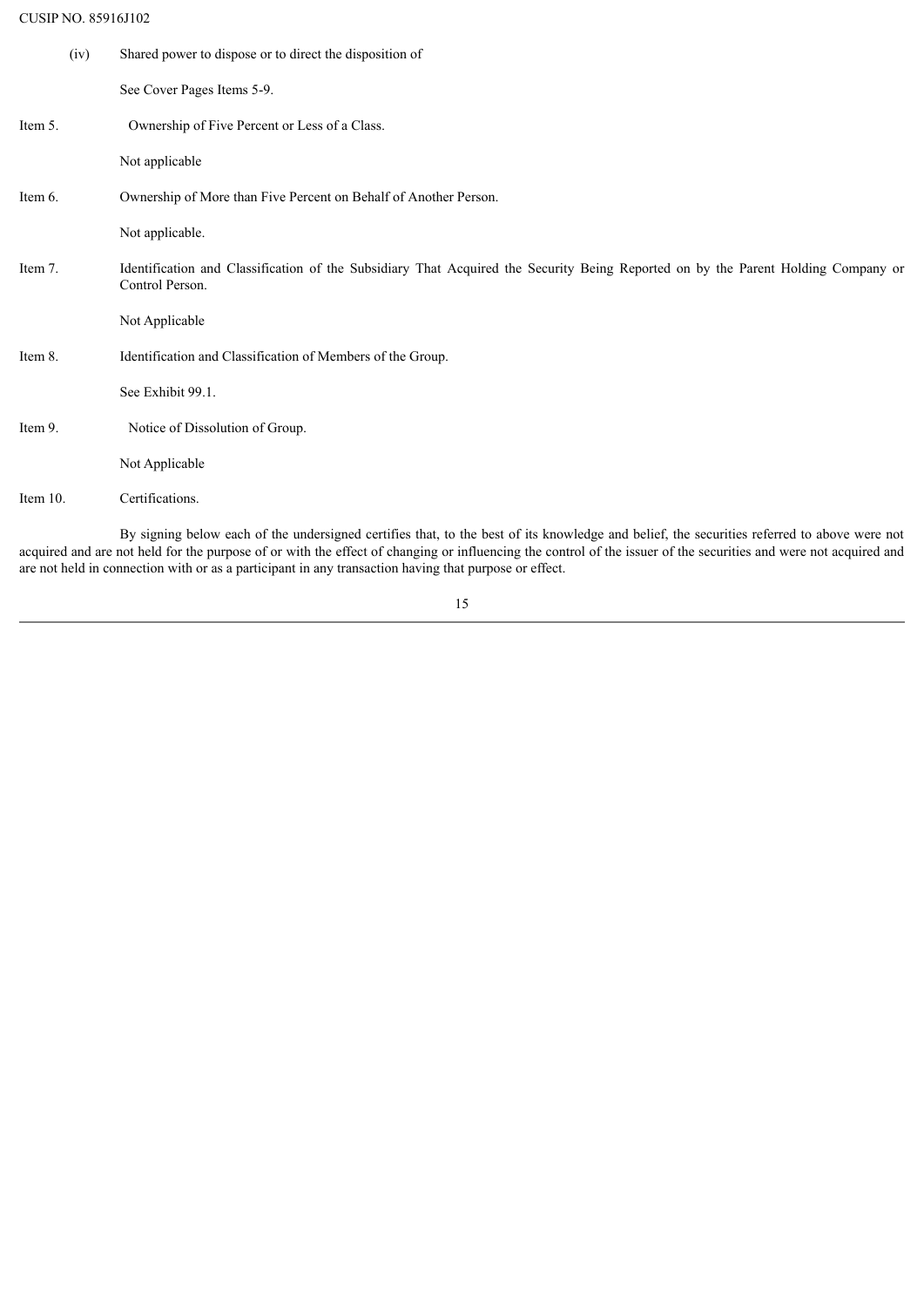#### **SIGNATURE**

After reasonable inquiry and to the best of his knowledge and belief, each of the undersigned certifies that the information set forth in this statement is true, complete and correct.

Dated: January 12, 2009

RCG PB, LTD By: Ramius Advisors, LLC, its investment advisor

## RAMIUS ENTERPRISE MASTER FUND LTD By: Ramius Advisors, LLC, its investment manager

RAMIUS ADVISORS, LLC By: Ramius LLC, its managing member

RAMIUS LLC By: C4S & Co., L.L.C., as managing member

C4S & CO., L.L.C.

By: /s/ Jeffrey M. Solomon

Name: Jeffrey M. Solomon Title: Authorized Signatory

JEFFREY M. SOLOMON

/s/ Jeffrey M. Solomon Individually and as attorney-in-fact for Peter A. Cohen, Morgan B. Stark and Thomas W. Strauss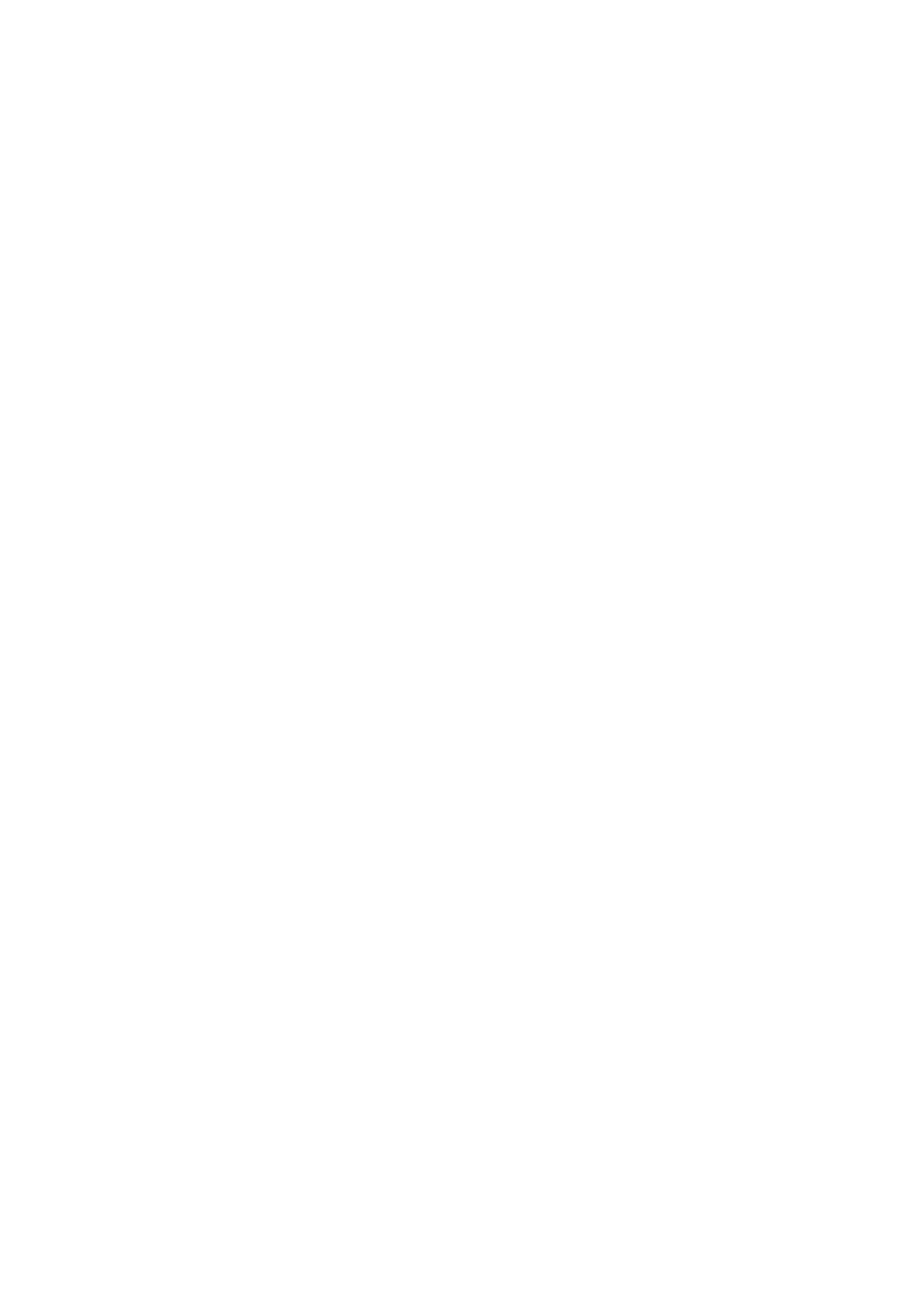#### JOINT FILING AGREEMENT

The undersigned hereby agree that the Statement on Schedule 13G dated January 12, 2009 with respect to the shares of Common Stock, par value \$0.001 per share, of Stereotaxis, Inc. and any further amendments thereto executed by each and any of the undersigned shall be filed on behalf of each of the undersigned pursuant to and in accordance with the provisions of Rule 13d-1(k)(1) under the Securities Exchange Act of 1934, as amended.

Dated: January 12, 2009

RCG PB, LTD By: Ramius Advisors, LLC, its investment advisor

# RAMIUS ENTERPRISE MASTER FUND LTD

By: Ramius Advisors, LLC, its investment manager

RAMIUS ADVISORS, LLC By: Ramius LLC, its managing member

RAMIUS LLC By: C4S & Co., L.L.C., as managing member

C4S & CO., L.L.C.

By: /s/ Jeffrey M. Solomon

Name: Jeffrey M. Solomon Title: Authorized Signatory

JEFFREY M. SOLOMON

/s/ Jeffrey M. Solomon Individually and as attorney-in-fact for

Peter A. Cohen, Morgan B. Stark and Thomas W. Strauss